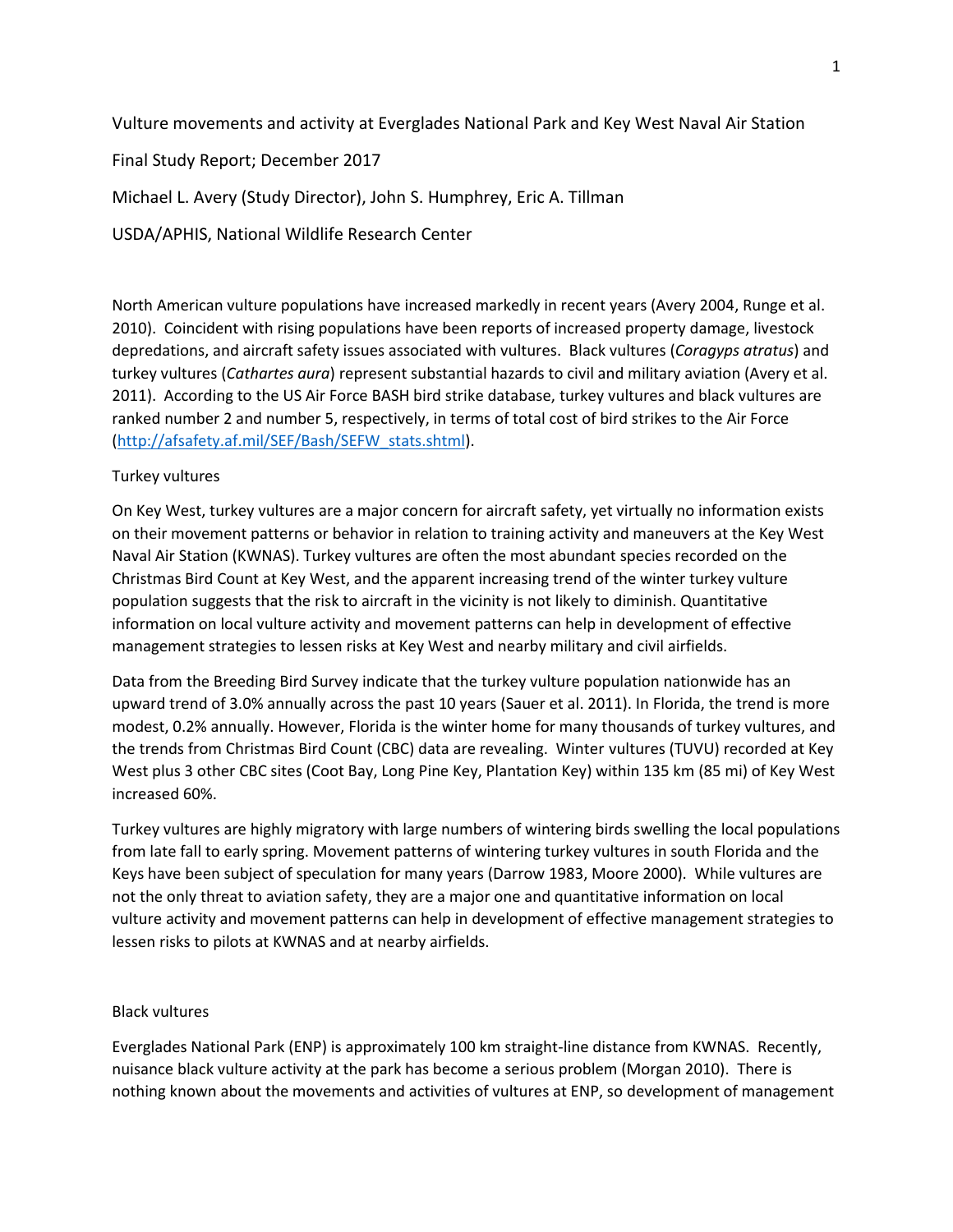strategies is hampered. In Florida, black vultures are resident year-round, but the nature of their local non-migratory movements is poorly understood. We are unaware of any investigation in Florida of black vulture movements using marked individuals that predates our initial study (Humphrey et al. 2000).

Information collected on the short- and long-term movements by vultures trapped at ENP will form a scientific basis for management of persistent nuisance damage problems there and also provide ENP personnel with opportunities for public outreach and education focused on vulture management and biology.

#### **Methods**

Capture, tagging, and transmitter attachment followed standard procedures we have used previously. We captured black and turkey vultures using a baited walk-in trap (9.3 m x 3.1 m x 1.8 m; Humphrey et al. 2000). Each bird received a uniquely coded white or pink cattle ear-tag (Allflex, Inc., Dallas, TX) attached to the patagium of the right wing (Wallace et al. 1980, Sweeney et al. 1985). Our contact information was also on the tags to facilitate reporting when tagged birds were resighted. We recorded body mass, wing chord, tarsus length, and length of bill from the nostril (Baldwin et al. 1931). We assigned each vulture to an age class (hatch year HY, second year SY, or after second year ASY) based on the time of year, bill color, and the amount of feathering and wrinkling on the head (Kirk and Mossman 1998, Buckley 1999). To determine gender of vultures we pricked the tarsal vein of the bird with a sterile needle and collected a small drop of blood to transfer to a blood collection (Whatman®) card. We restrained the bird in a large sack with one of its legs exposed. While one investigator controlled the bird, a second person swabbed the area around the tarsal vein with alcohol and then removed the blood sample using a sterile syringe. We applied pressure on the insertion point with a sterile gauze pad until blood from the puncture wound clotted. We labeled each Whatman card with the bird's tag number and sent the cards to the NWRC Wildlife Genetics lab in Fort Collins, CO for processing. We compared mensural data between genders within each age class using t-tests (2-tailed).

We attached solar-powered GPS/GSM transmitters (Argos GPS Solar PTT-100; GPS Solar/GSM 20-70; Microwave Telemetry, Inc., Columbia, MD) to vultures with a Teflon tape backpack harness (Humphrey et al. 2000, Humphrey and Avery 2014). We released captured birds at the trap site. The transmitters recorded latitude–longitude, altitude above ground level (resolution 22 m), speed, and direction on the hour from dawn to dusk. For turkey vultures, we defined each bird's migratory behavior by recording the onset and duration of consistent, day-to-day, movement in the seasonally appropriate direction. We tabulated resightings of tagged birds as reports came to us directly or through the USGS Bird Banding Lab. Resightings included observations of free-flying birds, reports of dead birds, and photographs from camera traps.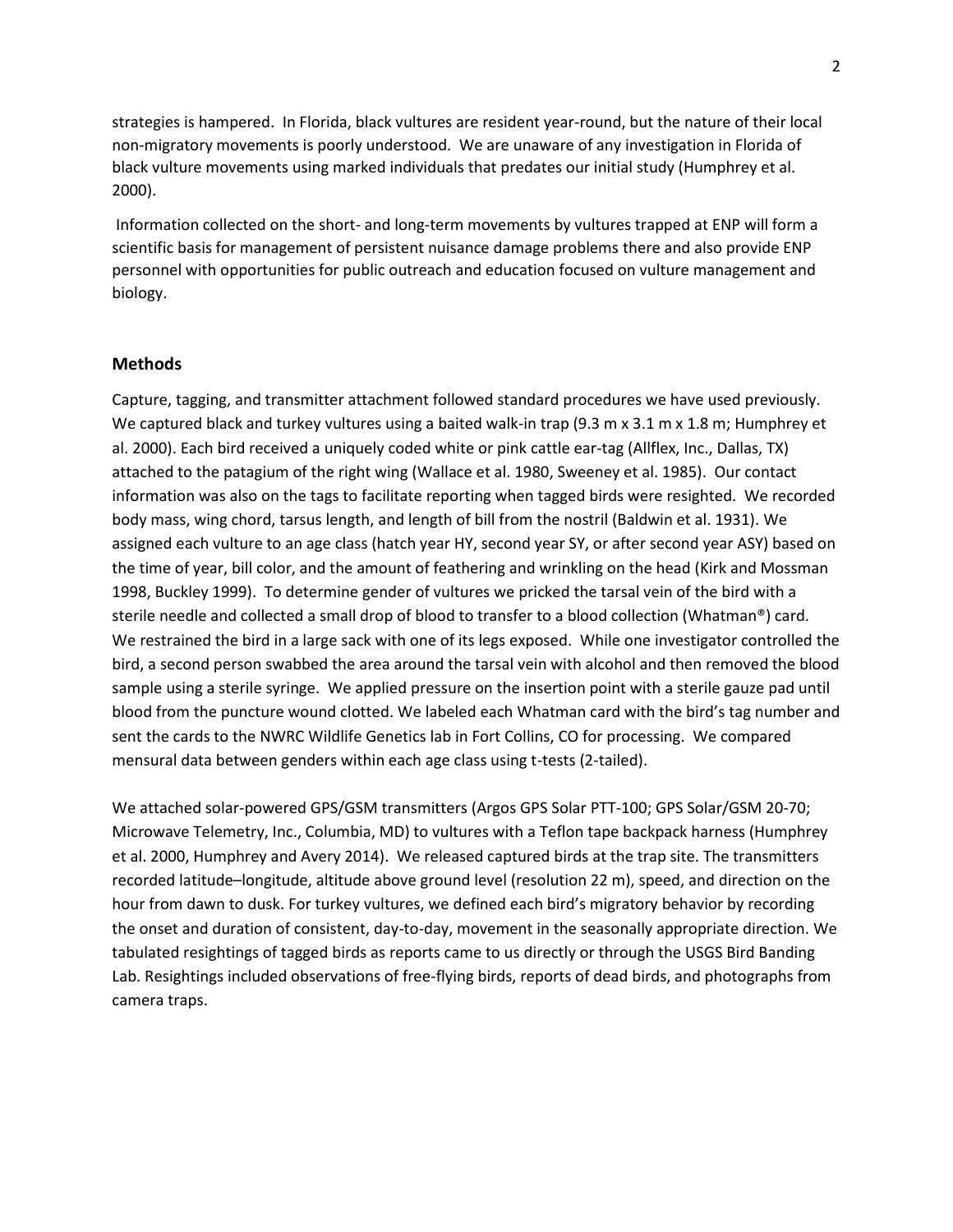#### **Everglades National Park (ENP)**

We trapped vultures at ENP on 4 occasions; altogether, we tagged and released 301 black vultures and 17 turkey vultures. We deployed 5 black vultures with satellite GPS transmitters.

| Trapping dates    | <b>BLVU</b> | TUVU |
|-------------------|-------------|------|
| 29 Nov-3 Dec 2012 | 142         |      |
| 15-16 April 2013  | 52          |      |
| 23 Jan 2014       | 28          | 5    |
| 25-26 Feb 2015    | 79          | 10   |

Among the 301 black vultures tagged and released, 115 individuals were resighted a total of 223 times. Most resightings were very local, reported by Park visitors and staff from parking areas, campgrounds, boat ramps, and trails. Eighty percent (92 birds) of the individuals resighted were within 50 km of their trap site. Outside of the Park, the Miami-Dade County Landfill, 37 km from the trap site, was the location that produced the most resightings (12 individuals). The most distant reports were from Port Richey (382 km away), Kennedy Space Center (359 km), and Disney Animal Kingdom (344 km). In Louisiana, Parmalee and Parmalee (1967) reported that 97% of recoveries of banded black vultures were within 322 km of the banding site. We had a similar result in that the maximum trap-to-resight distance for 97% of the 115 resighted individuals was <322 km.



The interval from tagging/release to subsequent resighting of a tagged bird ranged up to 1552 days. A plot of the longest release-resight interval for each of the 115 birds resighted in 200-day increments indicates a logarithmic decline over time. We know of just one confirmed death among the 301 tagged black vultures. This individual died at the Busch Wildlife Sanctuary in Jupiter, FL where it ventured into the river otter (*Lontra canadensis*) exhibit and was attacked and killed by the otters.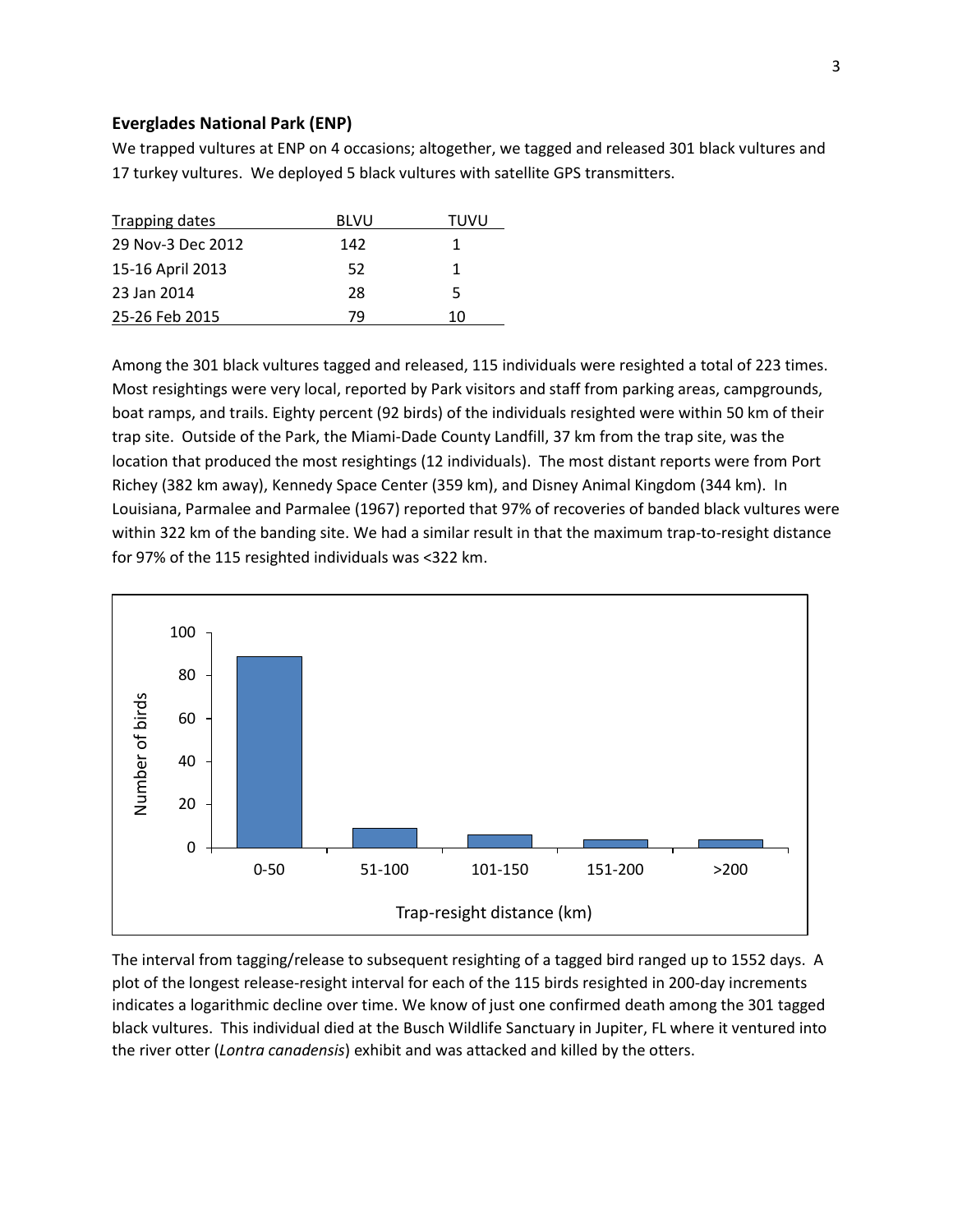

Black Vulture Movements

Of the 5 birds outfitted with transmitters, CLE (#121785) and EAX (#121786) each consistently provided movement data for >1 year. CLE traversed much more area than EAX throughout, but the seasonal patterns of activity were similar – winter was the period of greatest activity and summer the least active period. This was the same seasonal pattern we documented among black vultures at Beaufort, SC (Avery et al. 2011).



Each bird showed peaks of daily activity in mid-day, hours 5 through 9 after sunrise, with the disparity in activity between the 2 birds less evident during the Jul-Sep period than in the rest of the year.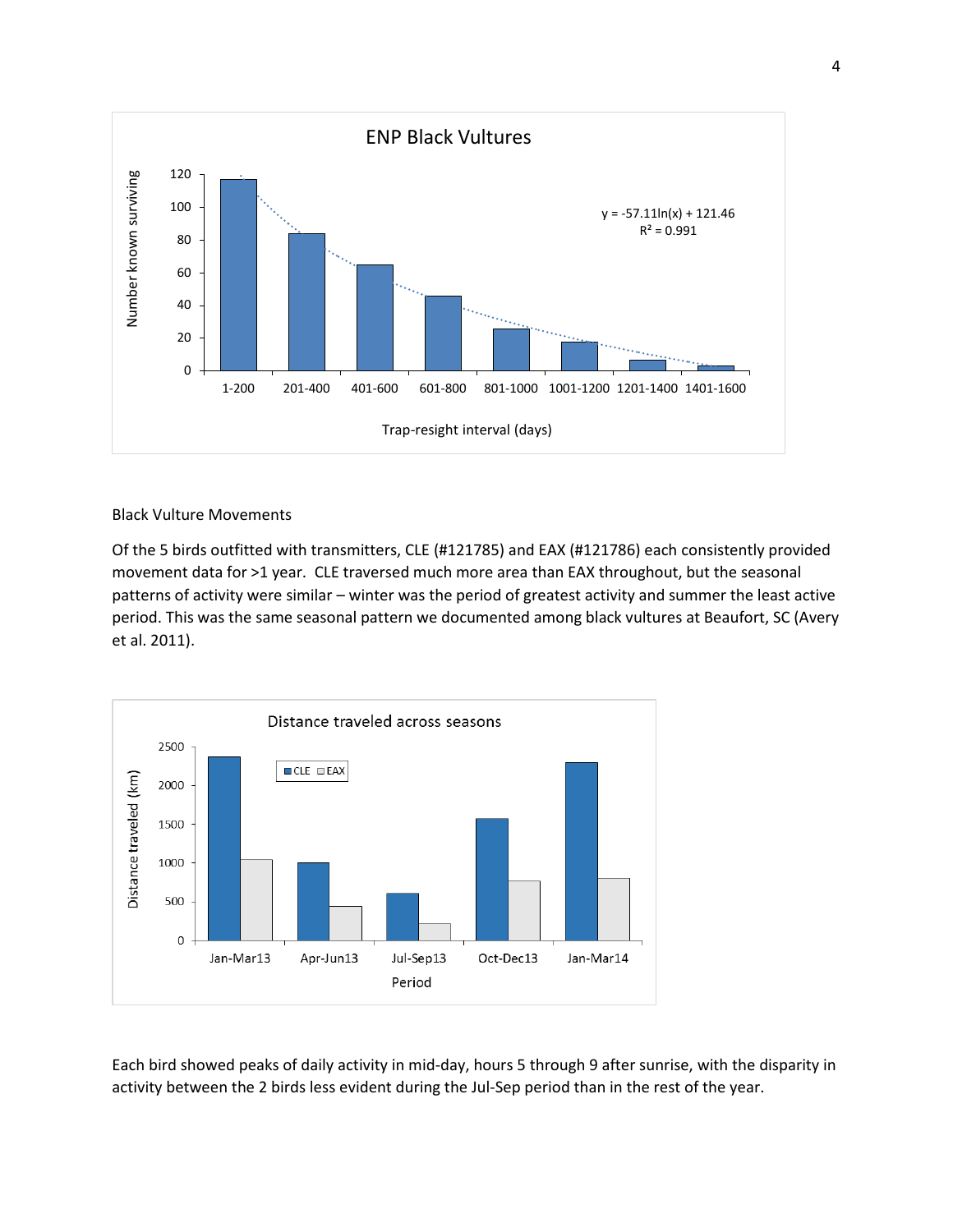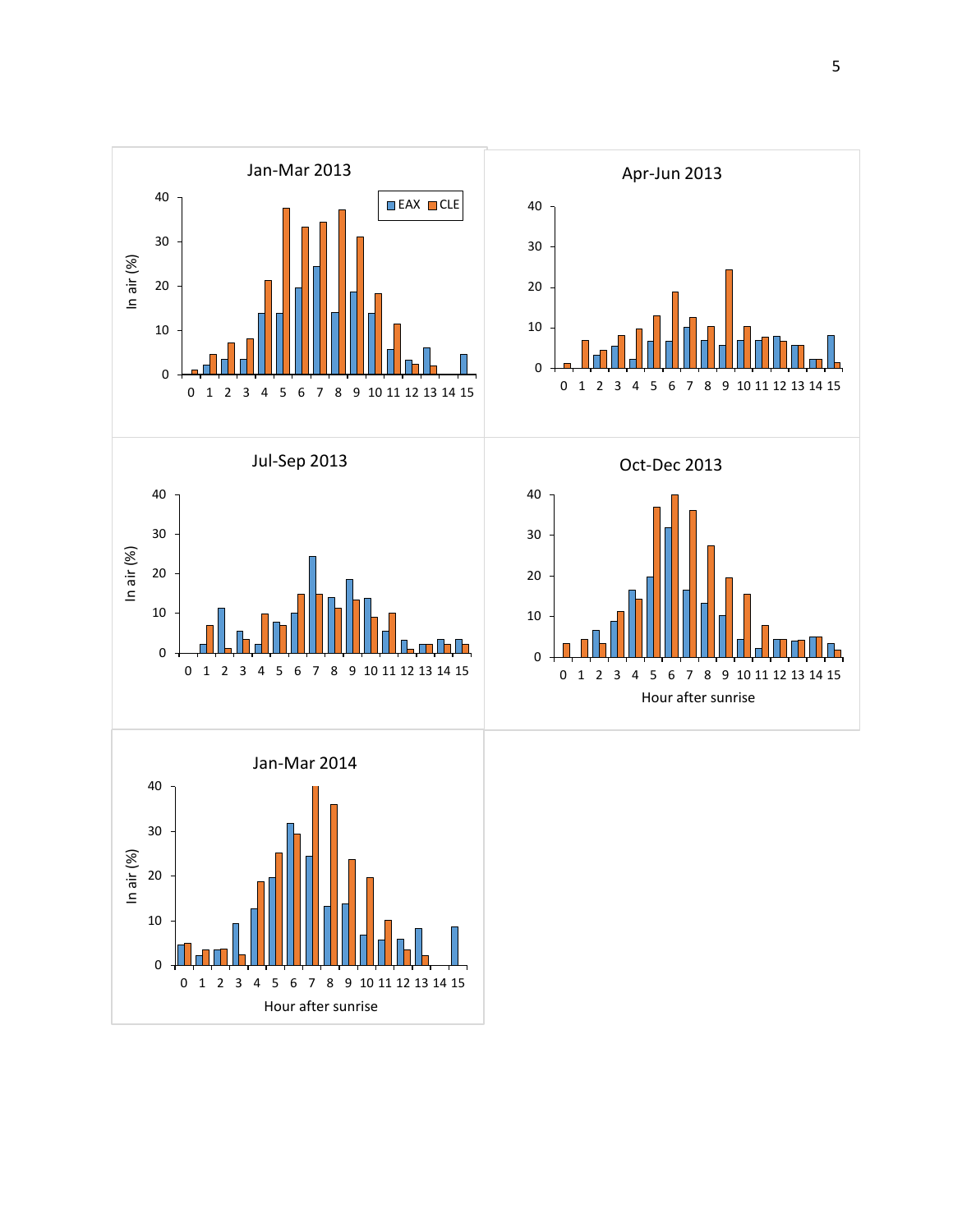## Black Vulture Measurement Data

Numbers of HY and SY birds were inadequate to conduct statistical analyses. Among ASY birds, females tended to be larger in terms of body mass and beak length, but wing chord and tarsus did not differ between genders.

|            |     |    |      | Body mass (g) |        | Beak length (mm) |      |           |        | Wing chord (mm) |      |     |       | Tarsus (mm) |      |                |       |
|------------|-----|----|------|---------------|--------|------------------|------|-----------|--------|-----------------|------|-----|-------|-------------|------|----------------|-------|
| Age        | Sex | N  | Mean | SD            | P      | N                | Mean | <b>SD</b> | P      | N               | Mean | SD  | P     | N           | Mean | <b>SD</b>      | P     |
| HY         | M   |    | 1975 | 75            | n/a    | 1                | 33.5 | n/a       | n/a    | 2               | 435  | 0   | n/a   | 1           | 80   | n/a            | n/a   |
|            | F   |    | 2010 | n/a           | n/a    | 0                | n/a  | n/a       | n/a    | 1               | 397  | n/a | n/a   | 0           | n/a  | n/a            | n/a   |
|            | U   | 8  | 1890 | 180           | n/a    | 0                | n/a  | n/a       | n/a    | 8               | 430  | 10  | n/a   | 0           | n/a  | n/a            | n/a   |
| <b>SY</b>  | M   | 3  | 2027 | 39            | n/a    | 3                | n/a  | n/a       | n/a    | 3               | 420  | 5   | n/a   | 3           | 79   | 2              | n/a   |
|            | F   |    | 2050 | n/a           | n/a    |                  | n/a  | n/a       | n/a    | 1               | 414  | n/a | n/a   |             | 78   | n/a            | n/a   |
|            | U   |    | 2060 | n/a           | n/a    | 2                | n/a  | n/a       | n/a    | 5.              | 430  | 10  | n/a   | 2           | 79   | n/a            | n/a   |
| <b>ASY</b> | M   | 40 | 2071 | 124           | 0.0005 | 25               | 34.5 | 2.4       | 0.0078 | 41              | 431  | 14  | 0.501 | 27          | 80   | 2              | 0.278 |
|            | F   | 37 | 2190 | 167           |        | 25               | 36.2 |           |        | 37              | 433  | 13  |       | 28          | 80   | $\overline{2}$ |       |
|            | U   | 35 | 2130 | 140           | n/a    |                  | 34.9 | n/a       | n/a    | 72              | 433  | 11  | n/a   | 2           | 78   | n/a            | n/a   |

These data are consistent with previous reports of black vulture measurements in Florida.

|     |   | Body mass $(g)^{\perp}$ |     |    | Wing chord $\text{(mm)}^2$ |    | Tarsus (mm) <sup>2</sup> |      |    |  |
|-----|---|-------------------------|-----|----|----------------------------|----|--------------------------|------|----|--|
| Sex | N | Mean                    | SD  | N  | Mean                       | SD | N                        | Mean | ŚD |  |
| M   |   | 1989                    | 79  | 12 | 428                        | 8  |                          | 80   |    |  |
|     | h | 2172                    | 118 |    | 432                        | 19 |                          | 79   |    |  |

 $^1$  Hartman 1955;  $^2$  Buckley 1999.

# Turkey vultures at ENP

Of the 17 turkey vultures tagged and released, 3 were resighted a total of 8 times. One of these birds, CAL, was reported from Ontario in April 2015 (2250 km away) and October 2016 (2032 km away). The other two birds were resighted in south Florida only.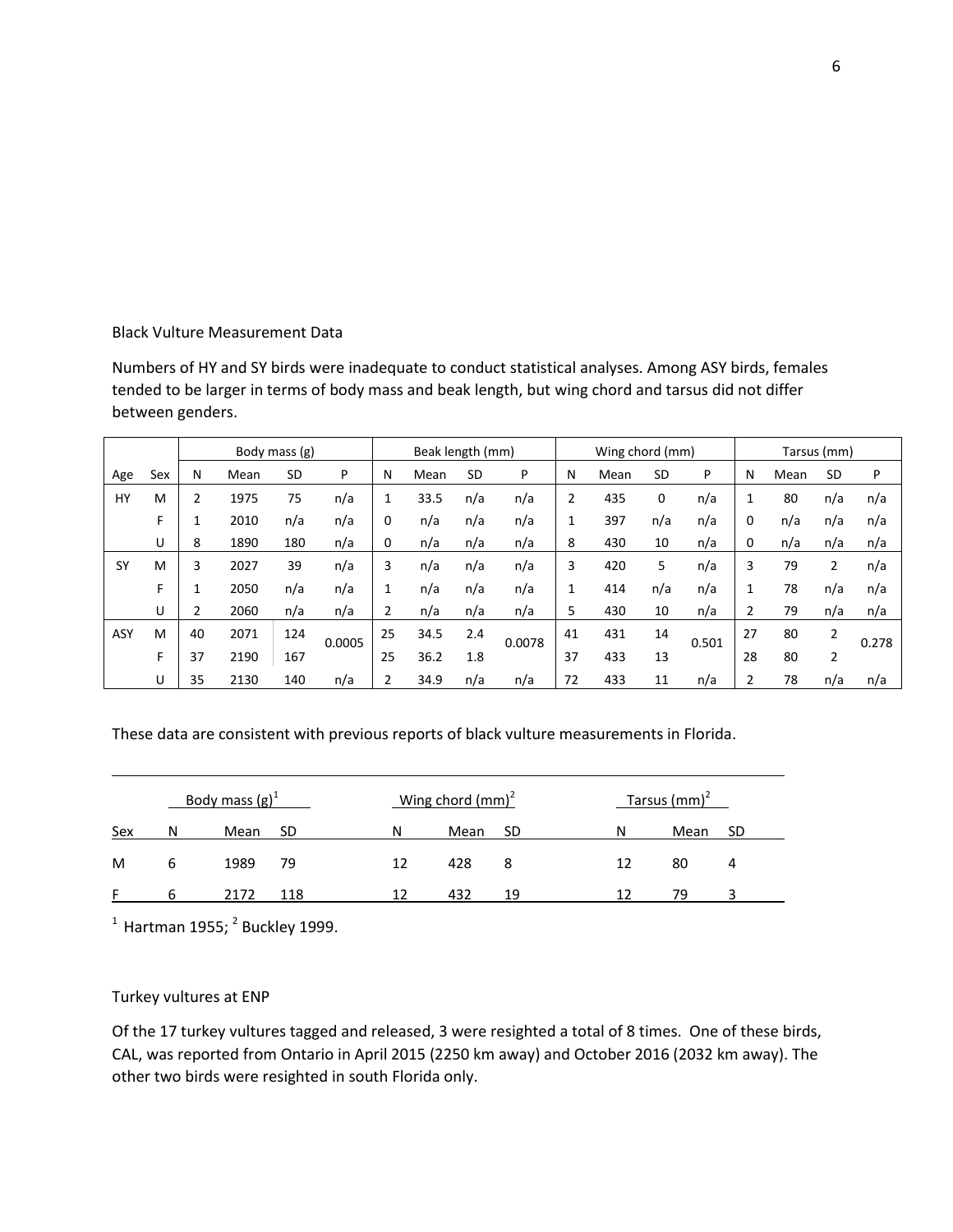## **Key West Naval Air Station (KWNAS)**

# **Birds without transmitters**

We trapped at KWNAS 3 times; altogether we tagged and released 255 turkey vultures (Table 1). We trapped no black vultures. Gender was determined for 138 of the birds we tagged. The sex ratio (M:F) was 21:23 for HY birds, 18:18 for SY, and 26:30 for ASY.

|                   |    | Number tagged |     |                                                         |
|-------------------|----|---------------|-----|---------------------------------------------------------|
| Trapping dates    | HY | SΥ            | ASY | Transmitters deployed – tag code and unit               |
|                   |    |               |     |                                                         |
| 31 Jan-3 Feb 2013 | 0  | 96            | 52  | ELV(787), EMH(788), HAL(789)                            |
| 11-13 Dec 2013    | 13 | 0             | 15  | JML(281), JMX(280), JPM(942), JTA(943)                  |
| 18-20 Nov 2014    | 61 | 8             | 10  | LCV(280), LMP(453), LMV(454), LTH(451), LVA(452)        |
|                   |    |               |     |                                                         |
|                   |    |               |     |                                                         |
| Total             | 74 | 104           | 77  | 12 units - 8 GPS, 4 GSM; unit 280 was recovered, reused |

Of the 243 birds released without transmitters, 70 of them were resighted at least once (total of 121 resightings as of 30 January 2017; Table 2). For birds with multiple resightings, we include just the longest interval for each bird in the discussion and analyses that follow. HY birds were resighted less frequently than birds in other age classes. The greatest tag-resight interval for HY birds was 766 days.

|           |        | Number of birds | Resightings/bird |             | Tag-resight interval (days) |  |  |  |
|-----------|--------|-----------------|------------------|-------------|-----------------------------|--|--|--|
| Age class | Tagged | Resighted       | Max<br>Mean      | Range       | Mean                        |  |  |  |
| HY        | 74     | 10 (13.5%)      | 1.3              | $58 - 766$  | 401                         |  |  |  |
| <b>SY</b> | 102    | 39 (38.2%)      | 1.7              | $5 - 1519$  | 405                         |  |  |  |
| ASY       | 67     | 21 (31.3%)      | 10<br>2.1        | $19 - 1489$ | 630                         |  |  |  |

A plot of the maximum tag-resight value for each of the 70 birds, grouped by 200-day intervals, suggests a logarithmic decline sugesting roughly constant probability of survival across time. The greatest tagresight interval to date is 1622 days. This bird tagged in January 2013 and resighted in Ohio in July 2017.

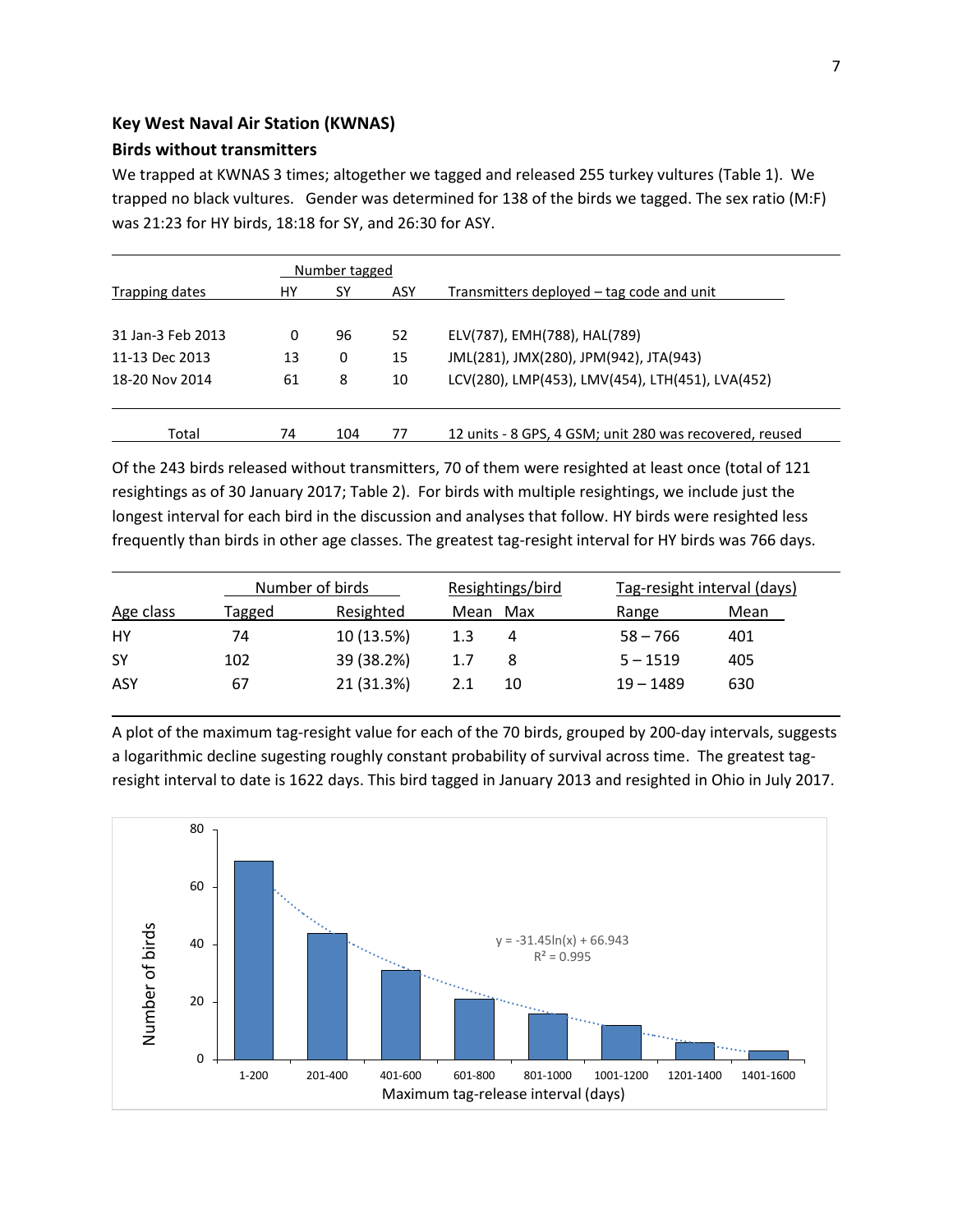Most (40) birds were resighted in the Florida Keys, and 11 birds were resighted on mainland Florida. The remaining reports came from 8 states and 3 Canadian provinces. Twenty-nine birds were subsequently observed >1000 km from Key West. One bird was seen at separate locations in New Jersey in successive years, while another one was reported from separate cities in New York in successive years. The most distant report was from New Brunswick (2727 km straight line distance from Key West) where the same turkey vulture was observed in 2015, 2016, and 2017. The northernmost resighting was reported from Whitefish Point, MI (latitude 46.77°N), and the most westward resighting occurred in Medaryville, IN (longitude -86.80°W).

#### **Vultures with Transmitters**

We equipped 12 birds with transmitters. Eight of them received satellite GPS units which recorded locations hourly. We reused transmitter 280 after the first bird (JMX) was killed and we were able to recover the unit and have it refurbished by the vendor. LMP and LMV are still active (as of 1 November 2017) and with each making its third annual trip to breeding areas in the Great Lakes region.

| Tag        | Unit | Age | Sex | Date tagged | Last contact | Final location                        |
|------------|------|-----|-----|-------------|--------------|---------------------------------------|
| <b>ELV</b> | 787  | ASY | F   | 31 Jan 2013 | 2 May 2013   | Dead; downed off Marquesas Keys       |
| EMH        | 788  | ASY | M   | 31 Jan 2013 | 4 Nov 2014   | Dead in Pennsylvania                  |
| <b>HAL</b> | 789  | SY  | F   | 2 Feb 2013  | 30 Jun 2014  | Dead on Big Pine Key                  |
| JML        | 281  | ASY | F   | 11 Dec 2013 | 15 Sep 2015  | Dead in Georgia                       |
| JMX        | 280  | ASY | F   | 11 Dec 2013 | 30 Jan 2014  | Dead in Key West (traffic)            |
| JPM        | 942  | ASY | F   | 13 Dec 2013 | 8 Jan 2017   | Dead in Key West                      |
| JTA        | 943  | ASY | M   | 13 Dec 2013 | 18 Aug 2014  | Dead in New York (traffic)            |
| LCV        | 280  | SY  | F   | 18 Nov 2014 | April 2015   | Dead; downed in water off Key West    |
| <b>LMP</b> | 453  | ASY | M   | 19 Nov 2014 | Active       |                                       |
| LMV        | 454  | ASY | M   | 19 Nov 2014 | Active       |                                       |
| LTH.       | 451  | ASY | F   | 20 Nov 2014 | 16 Feb 2015  | Last signal from over Boca Grande Key |
| LVA        | 452  | ASY | F   | 20 Nov 2014 | 10 Dec 2014  | Last signal from over Key West        |

Each of the ASY birds for which we recorded >6 months of data made seasonal trips north, presumably for breeding. EMH and JTA, were killed in Pennsylvania and New York, respectively. JML died in Georgia after making a round trip to the Lake Michigan area. JPM died in Key West after completing its third consecutive round trip to the Windsor, ON area. Signal transmissions from LTH and LVA ceased soon after deployment. There was no evidence of traumatic events, and the reason for the losing contact with these two birds is unknown.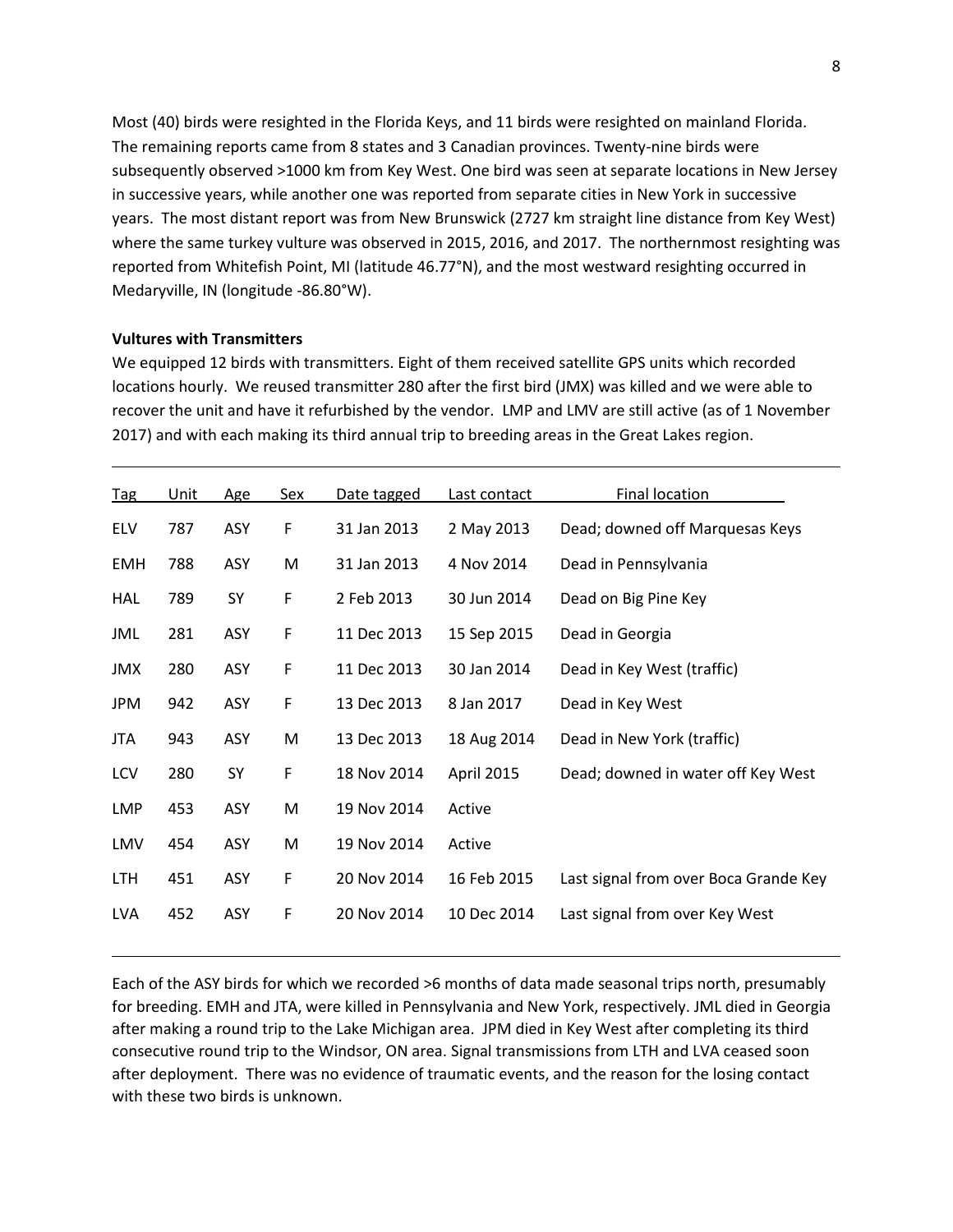Six telemetered birds left the Keys and migrated north at least one time. Dates of departure by these birds from the Keys varied considerably, from mid-December to early April. Seven of eight crossings to the mainland occurred at Key Largo. The exception (JML) crossed at Lower Matecumbe Key, 48 km SW of Key Largo, where turkey vultures have previously been observed crossing (Darrow 1983). The distance to the mainland is about 35 km at Lower Matecumbe Key, compared to roughly 11.5 km at Key Largo. JML followed a series of small islets almost directly north from Lower Matecumbe Key to the mainland just east of Madeira Hammock. For most of the hour-long trip, JML maintained an altitude of 100-400 m.

|            |        |             |            | When and where departed Keys                 |                 |
|------------|--------|-------------|------------|----------------------------------------------|-----------------|
| <b>Tag</b> | Unit # | Date tagged | Date       | <b>Crossing location</b>                     | Destination     |
| <b>EMH</b> | 788    | 31-Jan-13   | 5-Mar-13   | Key Largo                                    | Pennsylvania    |
| JML        | 281    | 11-Dec-13   | 21-Mar-14  | Lower Matecumbe Key                          | Indiana         |
| JPM        | 942    | 13-Dec-13   | 11-Mar-14  | Key Largo                                    | Windsor, ON     |
|            |        |             | 18-Mar-15  | Key Largo                                    | Windsor, ON     |
|            |        |             | $7-Apr-16$ | Key Largo                                    | Windsor, ON     |
| JTA.       | 943    | 13-Dec-13   | 22-Mar-14  | Key Largo                                    | New York        |
| LMP        | 453    | 19-Nov-14   | 14-Dec-14  | Key Largo                                    | Michigan        |
|            |        |             |            | did not return to Keys in 2015, 2016 or 2017 | Michigan        |
| LMV        | 454    | 19-Nov-14   | 11-Dec-14  | Key Largo                                    | Ohio, Lake Erie |
|            |        |             |            | did not return to Keys in 2015, 2016 or 2017 | Ohio            |

On the day that JML crossed over, prevailing winds were from the N-NW throughout the morning, but became calm or southerly in the afternoon (Wunderground 2017).

#### **Turkey Vulture Migration**

Six birds provided a total of 13 northward migrations and 11 southward legs.

|                |                            | Departure      |               | Arrival                 | Duration (days) |    | Distance (km) |           |           |
|----------------|----------------------------|----------------|---------------|-------------------------|-----------------|----|---------------|-----------|-----------|
|                | Mean                       | Range          | Mean<br>Range |                         | Mean            | SD | Mean          | <b>SD</b> | Daily max |
| Northward (13) | 14-Mar                     | 21 Feb - 4 Apr |               | 3-Apr<br>16 Mar - 1 May |                 | 22 |               | 324       | 384       |
| Southward (11) | $27-Oct$<br>8 Oct - 29 Nov |                | 20-Nov        | 3 Nov - 19 Dec          | 27              | 11 | 1947          | 231       | 355       |

Northward migration started in mid-March, continued for an average of 22 days, and covered about 2000 km. The return trip south typically began in late October, with a mean duration of 27 days.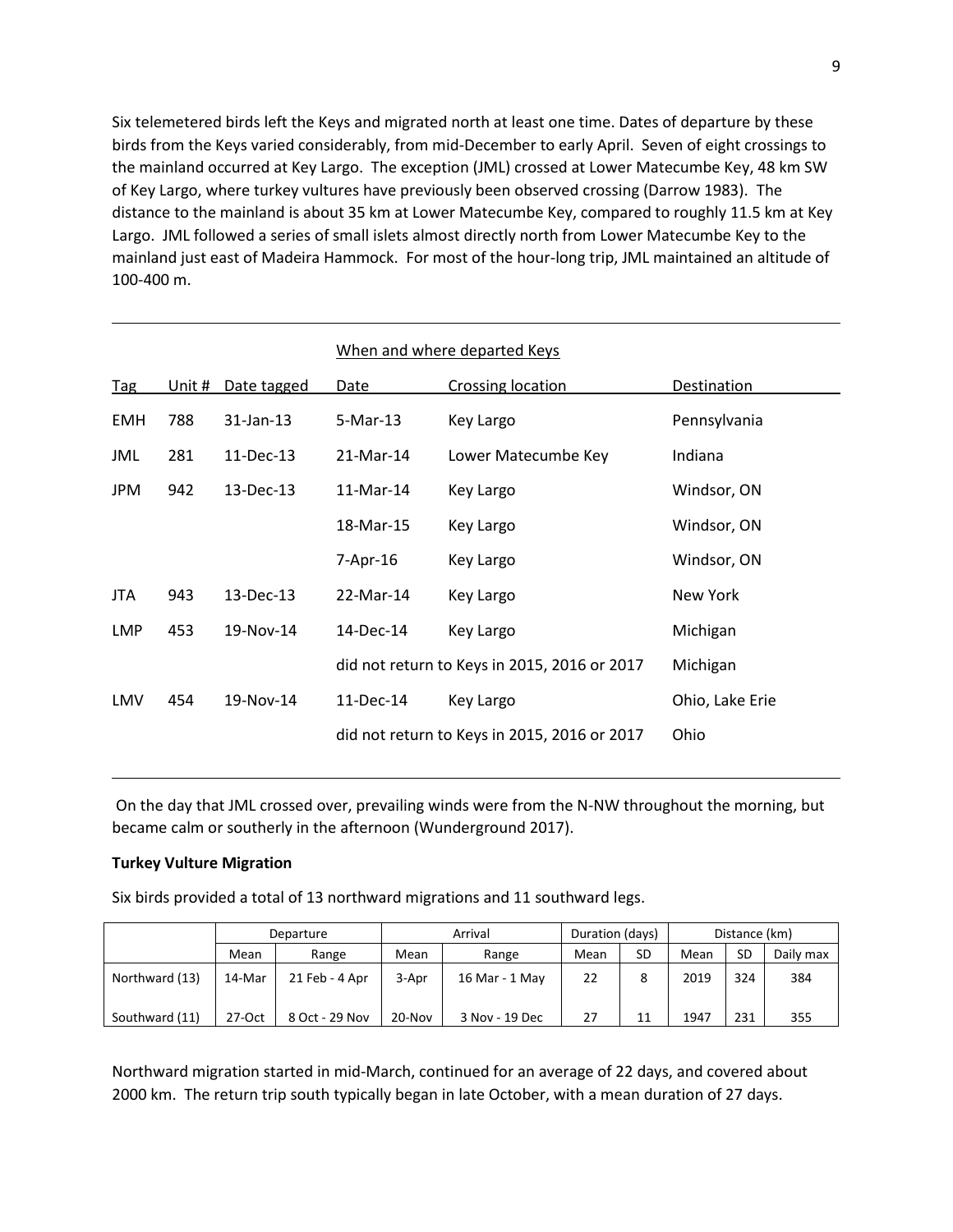## **Turkey Vultures Falling Out into the Gulf**

Three transmittered birds and one with only a patagial tag were downed in the Gulf of Mexico.

- 1. On 30 April 2013 at 1500, ELV (PTT 787) was 710 m above Marquesas Keys, approximately 35 km west of Key West. An hour later, it was in the water, 10.5 km to the southeast drifting near Boca Grande Key. It continued to transmit from the water until 1000 on 2 May.
- 2. JML (GSM 281) departed the Keys in March 2014 and spent the summer in northern Indiana. It returned to the Key West area in winter 2014/2015. Instead of migrating north in 2015, it remained in the Keys. On 13 July at 1532, it was flying at over 1200 m when it rapidly descended during the next 4 minutes and landed in the water approximately 3 km north of Marathon, FL. The bird drifted southwesterly toward the Seven Mile Bridge for about an hour until it was spotted by a charter boat captain returning to Marathon. The captain dipped JML out of the water, and turned it over to a wildlife rehabilitation center when they returned to the marina. After 2 days in the rehab center, JML was declared healthy and was released. [\(http://www.miamiherald.com/news/local/community/florida-keys/article27860335.html\)](http://www.miamiherald.com/news/local/community/florida-keys/article27860335.html) In the next several days, JML moved up the Keys and onto the mainland. It proceeded up the center of peninsular Florida to southern Georgia. It died on or about 18 August 2015. We

recovered the transmitter on 15 September, but the carcass was too deteriorated to determine cause of death.

- 3. On 11 April 2015, LCV (GSM 280) was island-hopping in Bay Keys, approximately 6 km north of Key West. At 1457 it was at 112 m altitude and flying south-southwest. In the next 2 minutes, over open water, it dropped to 66 m and 37 m, respectively. At 1503, it struck the water. The unit continued to transmit as LCV drifted in and out with the tides for 54.5 hours in a generally westward direction. The last signal (2137 on 13 April) was from about 3 km northwest of Cottrell Key, or 16 km northwest of Key West, and 16 km from where it struck water. The transmitter carried by this bird eventually washed up on the south side of Big Pine Key and was recovered on 18 September 2015 approximately 65 km from the location of the last signal.
- 4. LEA was rescued out of the water just off of Fort Zachary Taylor rock jetty, in Key West, on 15 January 2015. It had been tagged as an HY bird on 18 November 2014. It appeared unharmed and was released after it had dried off.

Darrow (1983) and Moore (2000) have previously documented that some turkey vultures attempting to cross Florida Bay succeed but others ditch in the water. Furthermore, in November 2010, a fall out occurred in Florida Bay in which 475 turkey vultures were documented to have died. Based on the additional carcasses seen but not recovered, observers stated that the actual number lost could easily have been twice that (Parry and King 2010). On 30 December 2014, a fishing guide reported "thousands" of dead turkey vultures floating 5-8 km west of Sandy Key. Details of this fallout are not available, but it occurred in roughly the same area as the 2010 event and the one reported from January 1990 by Moore (2000).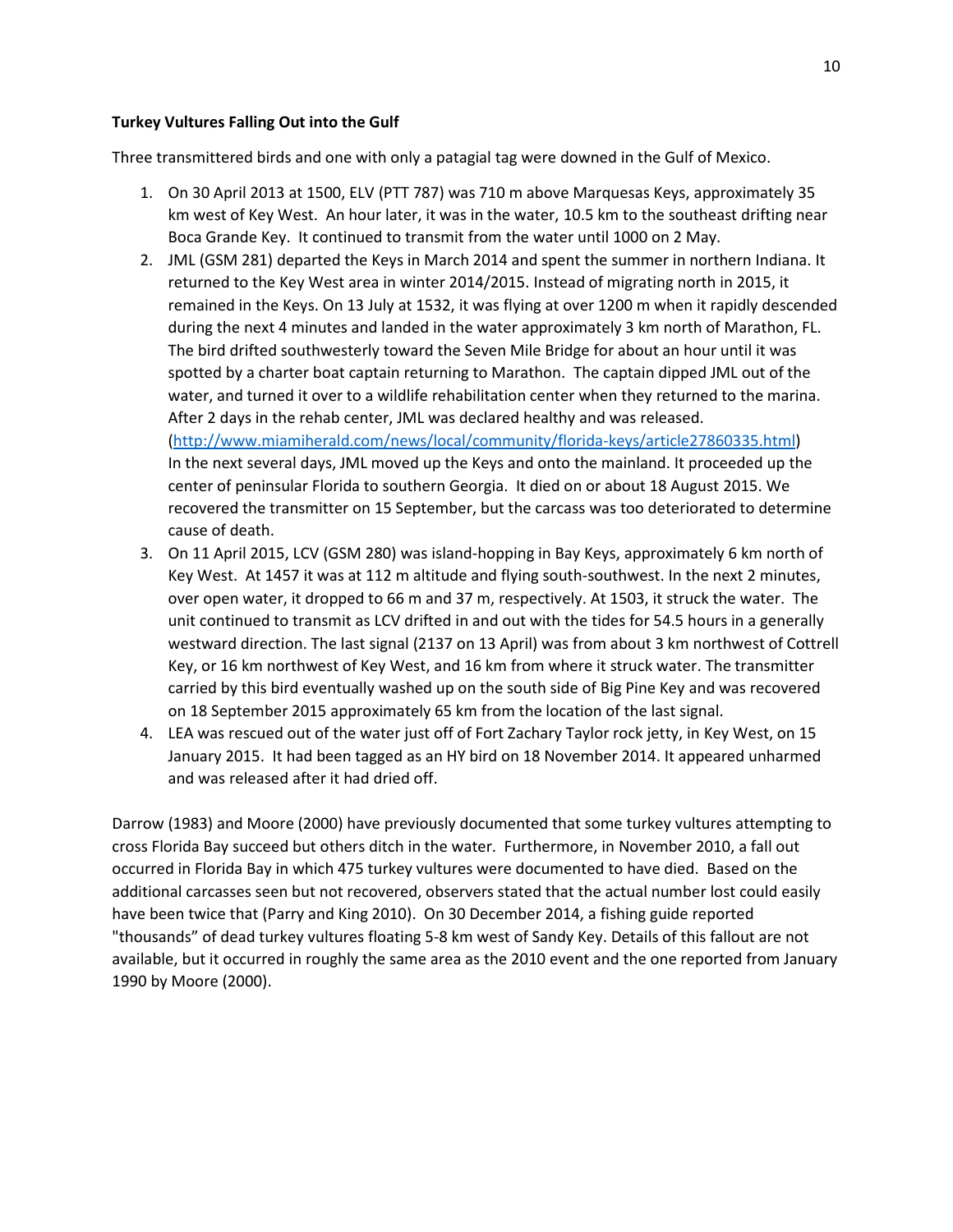#### **Measurement Data**

We determined gender of 123 birds for which we also recorded mensural data. Generally, females were larger than males, as has been noted by others (Kirk and Mossman 1998). In our sample, the size difference between sexes was particularly evident in body masses of the SY and ASY age classes.

Measurements (mean and standard deviation) from 123 turkey vultures trapped, tagged and released at Key West Naval Air Station. The *P* values are results of 2-tailed t-tests between genders for each measurement within each age class.

|           |     |    |      | Body mass (g) |       | Beak length (mm) |     |       |      | Wing chord (mm) |       | Tarsus (mm) |           |       |
|-----------|-----|----|------|---------------|-------|------------------|-----|-------|------|-----------------|-------|-------------|-----------|-------|
| Age       | Sex | N  | Mean | SD            | P     | Mean             | SD  | P     | Mean | SD              | P     | Mean        | <b>SD</b> | P     |
| HY        | M   | 15 | 1959 | 218           | 0.758 | 26.6             | 1.2 | 0.058 | 515  | 17              | 0.110 | 61          | 2         | 0.442 |
|           | F   | 17 | 1932 | 282           |       | 27.5             | 1.3 |       | 526  | 17              |       | 62          | 2         |       |
| <b>SY</b> | M   | 20 | 1568 | 198           | 0.006 | 27.5             | 1.0 | 0.011 | 531  | 14              | 0.453 | 61          | 2         | 0.016 |
|           | F.  | 21 | 1780 | 253           |       | 28.3             | 0.7 |       | 535  | 18              |       | 62          | 2         |       |
| ASY       | M   | 25 | 1746 | 224           | 0.011 | 27.9             | 1.3 | 0.114 | 529  | 16              | 0.456 | 63          | 3         | 0.284 |
|           | F   | 25 | 1918 | 237           |       | 28.5             | 1.0 |       | 533  | 19              |       | 62          | 2         |       |
|           |     |    |      |               |       |                  |     |       |      |                 |       |             |           |       |

The gender difference in body size was consistent across the 3 trapping sessions we conducted at KWNAS. The reason for the evident trend in larger body mass from February 2013 to November 2014 is not clear.

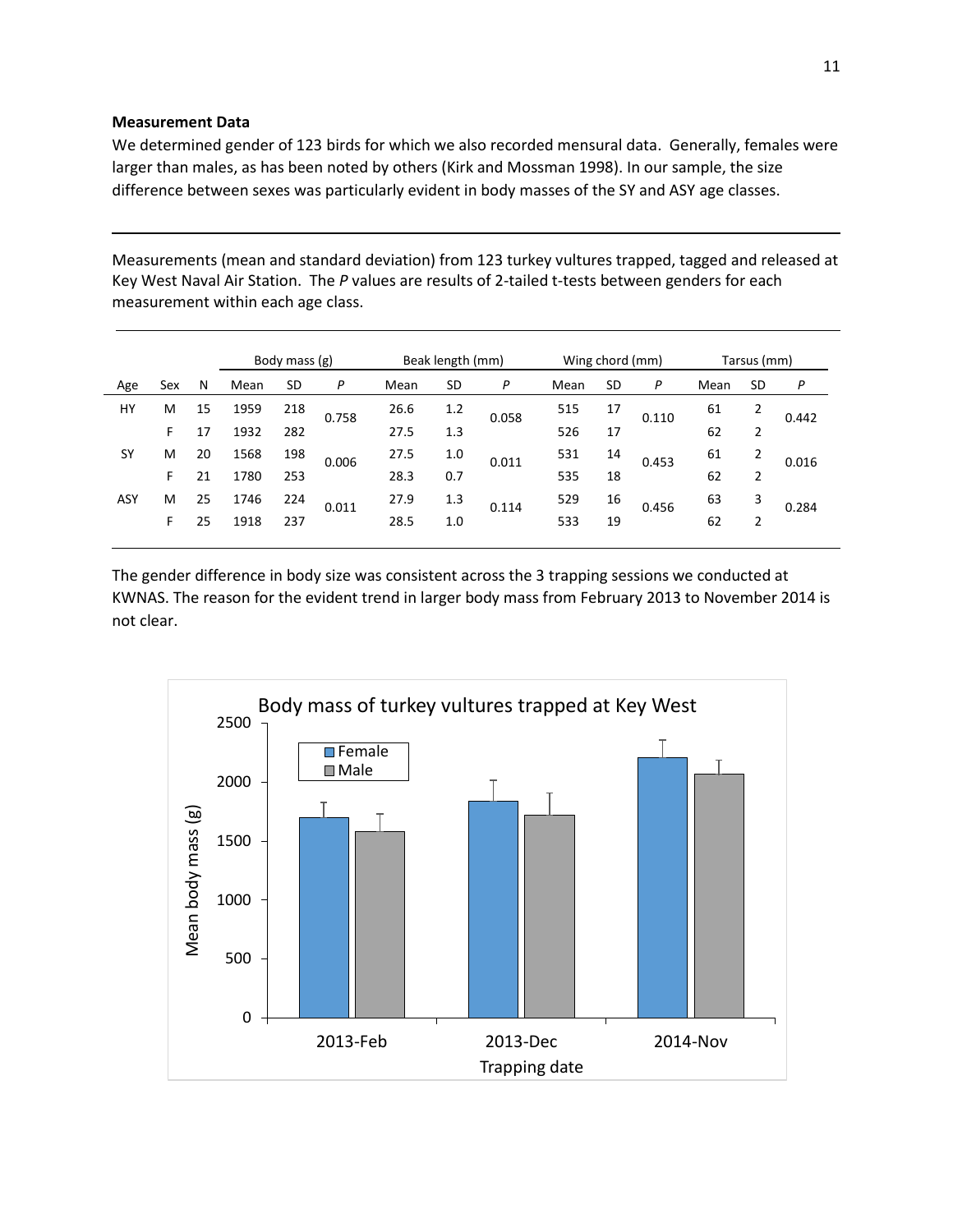Literature Cited

Avery, M. L. 2004. Trends in North American vulture populations. Vertebrate Pest Conference 21:116- 121.

Avery M. L., J. S. Humphrey, T. S. Daughtery, J. W. Fischer, M. P. Milleson, E. A. Tillman, W. E. Bruce, and W. D. Walter. 2011. Vulture flight behavior and implications for aircraft safety. Journal of Wildlife Management 75:1581–1587.

Baldwin, S. P., H. C. Oberholser, and L. G. Worley. 1931. Measurements of birds. Scientific Publications of the Cleveland Museum of Natural History. Volume 2. Cleveland, Ohio, USA.

Buckley, N. J. 1999. Black vulture (*Coragyps atratus*). Number 411 *in* A. Poole and F. Gill, editors. The birds of North America. The Academy of Natural Sciences, Philadelphia, Pennsylvania, and the American Ornithologists' Union, Washington, D.C., USA.

Darrow, H. N. 1983. Late fall movements of turkey vultures and hawks in the Florida Keys.Florida Field Naturalist 11:35-39.

Hartman, F. A. 1955. Heart weight in Birds. Condor 57:221-238.

Humphrey, J.S. and M.L. Avery. 2014. [Improved satellite transmitter harness attachment technique.](https://www.aphis.usda.gov/wildlife_damage/nwrc/publications/14pubs/14-074%20humphrey.pdf) Journal of Raptor Research 48: 289-291.

Humphrey, J. S., M. L. Avery, and A. P. McGrane. 2000. Evaluating relocation as a vulture management tool in north Florida. Vertebrate Pest Conference 19:49-53.

Kirk, D. A., and M. J. Mossman. 1998. Turkey Vulture (*Cathartes aura*). Number 339 *in* A. Poole and F. Gill, editors. The birds of North America. The Academy of Natural Sciences, Philadelphia, Pennsylvania, and the American Ornithologists' Union, Washington, D.C., USA.

Moore, R. 2000. A fallout of turkey vultures over Florida Bay with notes on water-crossing behavior. Florida Field Naturalist 28:118-121.

Morgan, C. 2010. Everglades vultures' new favorite food: car parts. Accessed on-line 25 June 2012. *[http://articles.sun-sentinel.com/2010-04-05/news/fl-everglades-vultures-20100405\\_1\\_vultures-car](http://articles.sun-sentinel.com/2010-04-05/news/fl-everglades-vultures-20100405_1_vultures-car-parts-birds)[parts-birds.](http://articles.sun-sentinel.com/2010-04-05/news/fl-everglades-vultures-20100405_1_vultures-car-parts-birds)*

Parmalee, P. W., and B. G. Parmalee. 1967. Results of banding studies of the black vulture in eastern North America. Condor 69:146-155.

Parry, M. and D. King. 2010. Specimen history form 17 November 2010. US Geological Survey, National Wildlife Health Center. Madison, WI. Unpublished report.

Runge, M. C., J. R. Sauer, M. L. Avery, B. F. Blackwell, and M. D. Koneff. 2009. Assessing allowable take of migratory birds. Journal of Wildlife Management 73:556-565.

Sauer, J. R., J. E. Hines, J. E. Fallon, K. L. Pardieck, D. J. Ziolkowski, Jr., and W. A. Link. 2011. *The North American Breeding Bird Survey, Results and Analysis 1966 - 2009. Version 3.23.2011 [USGS Patuxent](http://www.pwrc.usgs.gov/)  [Wildlife Research Center,](http://www.pwrc.usgs.gov/) Laurel, MD* .